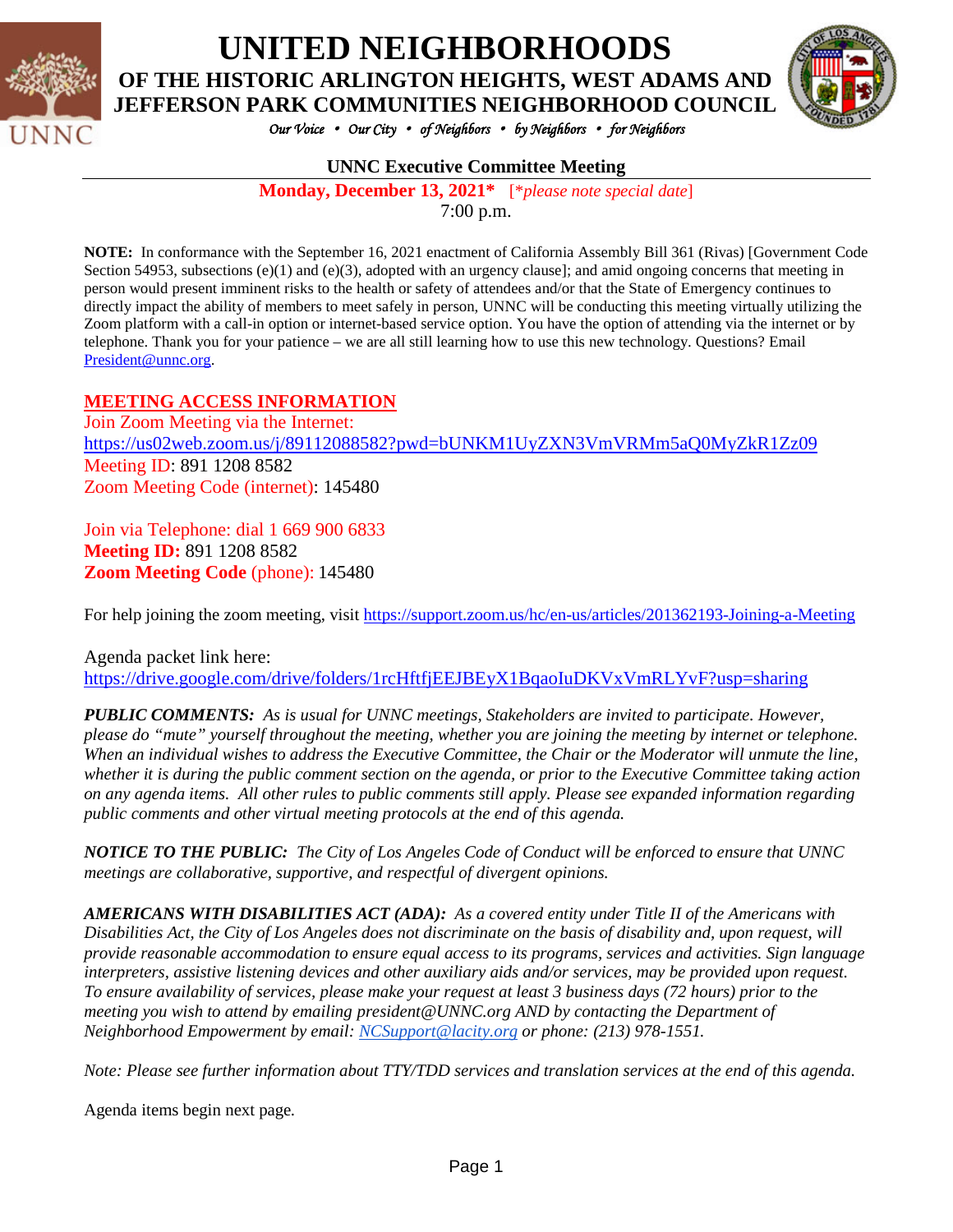

**UNITED NEIGHBORHOODS OF THE HISTORIC ARLINGTON HEIGHTS, WEST ADAMS AND** 

**JEFFERSON PARK COMMUNITIES NEIGHBORHOOD COUNCIL**



*Our Voice* • *Our City* • *of Neighbors* • *by Neighbors* • *for Neighbors* 

#### **AGENDA**

1). **Determination to continue to hold meetings virtually**: The Board of Neighborhood Commissioners (BONC) and the Department of Neighborhood Empowerment, with guidance from the Los Angeles City Attorney, have established that BONC has the authority to adopt AB 361 Findings Pursuant to Government Code Section 54953(E)(1)(b)-(c) on behalf of the City's neighborhood councils, and to determine that due to the Covid-19 state of emergency, meeting in person would present imminent risks to the health or safety of attendees. This meeting is being conducted virtually pursuant to that directive.

*AB 361 also defines more clearly how legislative bodies, including neighborhood councils, should prepare their agendas to provide for public access. Legislative bodies shall allow a reasonable amount of time per agenda item to allow public members the opportunity to provide public comment. If the agendas are "timed," then the legislative body shall not close the public comment period for the agenda item to provide public comment until that timed public comment period has elapsed.*

- 7:00 p.m. (2) Call to Order/Approval of Agenda Dolores Spears, UNNC Vice President
- 7:05-7:10 (3) General Public Comment/Announcements 1 min. per speaker
- 7:10-8:10 (4) Executive Committee Business:
	- A. **Parliamentarian's duties and future replacement of current Parliamentarian.** – Laura Meyers- **DISCUSSION AND POSSIBLE ACTION**
	- B. **Report/Update regarding the use of the Chat function in UNNC's Zoom meetings. – Laura Meyers - DISCUSSION AND ACTION**
	- C. **Funding Request**: As a part of a larger Martin Luther King Day of Service event that includes free COVID testing, vaccines, and mammograms, to be held on Saturday, January 15, 2022, Ignited Light will also be distributing an estimated 2,000 food boxes to food insecure South L.A. families. Ignited Light requests funds from UNNC to purchase 50 food boxes at \$30 each from World Harvest. **Request up to \$1,500.00. – DISCUSSION AND ACTION**
	- D. **Pending Board vacancy, Area 5 Seat2/Group B (2023). - Laura Meyers-- DISCUSSION AND POSSIBLE ACTION**
	- E. **Inventory Report Upload Update – DISCUSSION**
	- F. **Update on Jefferson Boulevard Greenbelt Street Tree Planting/Maintenance Project** – Status Report on overall project. Discuss concerns regarding NPG for Cal Greenworks. Discuss possible recommendations to cancel NPG. Confirm UNNC commitment to the project. – **DISCUSSION AND POSSIBLE ACTION**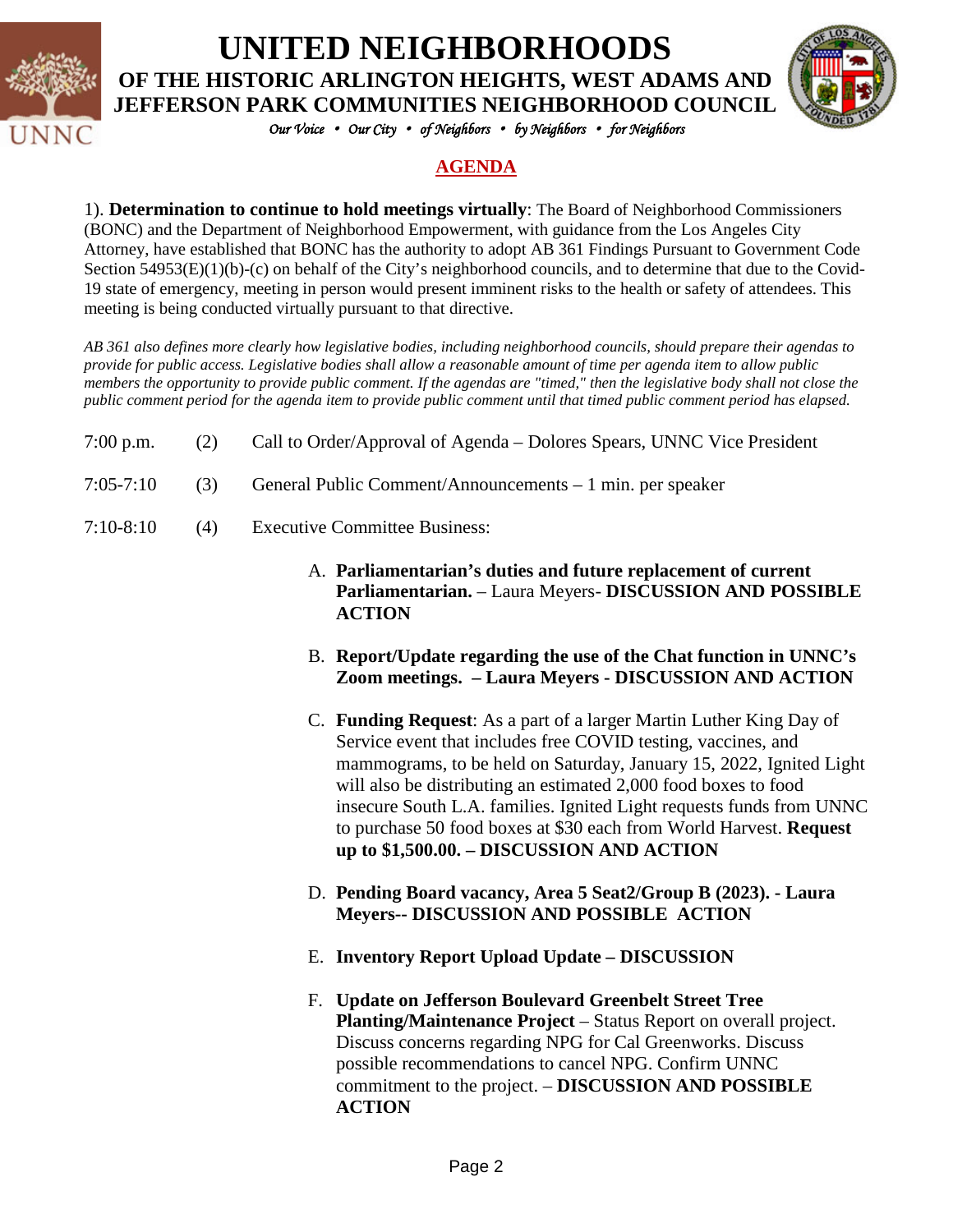

## **UNITED NEIGHBORHOODS OF THE HISTORIC ARLINGTON HEIGHTS, WEST ADAMS AND JEFFERSON PARK COMMUNITIES NEIGHBORHOOD COUNCIL**



*Our Voice* • *Our City* • *of Neighbors* • *by Neighbors* • *for Neighbors* 

- G. **Board Member Attendance & Training,** Possible Referral to Governing Board for Board member removal **–Dolores Spears-DISCUSSION AND ACTION**
- H. **Upcoming Governing Board Meeting Agenda Items – DISCUSSION AND ACTION**
- 8:10 8:20 (5) **Committee Reports:** 
	- **A.** Committee Updates, if any, including President's Report. **– DISCUSSION AND POSSIBLE ACTION**
	- **B.** Committee administration and records -- **DISCUSSION**
- 8:20-8:35 (6) **Secretary's Report:** 
	- **A.** Approval of October 19<sup>th</sup>, 24th and November 16th Executive Committee Minutes DISCUSSION AND ACTION
	- **B.** Update on preparation of prior minutes. **DISCUSSION**
- 8:35 8:50 (7) **Treasurer's Report:**
	- **A.** Financial Update, including Project(s) Status -- **DISCUSSION**
	- **B.** Funding Focus **DISCUSSION AND POSSIBLE ACTION**
	- **C.** Update on previous fiscal year's open items.
	- **D.** Business Card Update.
	- **E.** City guidance on next year's budget. - **DISCUSSION**

#### 8:50 - 9:00 (8) **Old Business**: **Follow-up to previous agenda items**. **– DISCUSSION AND POSSIBLE ACTION(s)**

9:00 p.m. (9) **Adjourn**

*Time allocations for agenda items are approximate and may be shortened or lengthened at the discretion of the Chairperson.*

**Future Meetings**: The next scheduled UNNC Executive Committee meeting is **Tues., January 18**, **2022**, at 7 p.m., subject to cancellation if no agenda items. The normally-scheduled Executive Committee meeting for Tues., December 21, 2021 is cancelled due to holiday conflicts. *(Standing Executive Committee meetings are held on the 3rd Tuesday of the month, currently via Zoom.)*

**Further AB 361 Updates**: Public comment cannot be required to be submitted in advance of the meeting, only real-time public comment is required. If there are any broadcasting interruptions that prevent the public from observing or hearing the meeting, the meeting must be recessed or adjourned. If members of the public are unable to provide public comment or be heard due to issues within the Neighborhood Council's control, the meeting must be recessed or adjourned.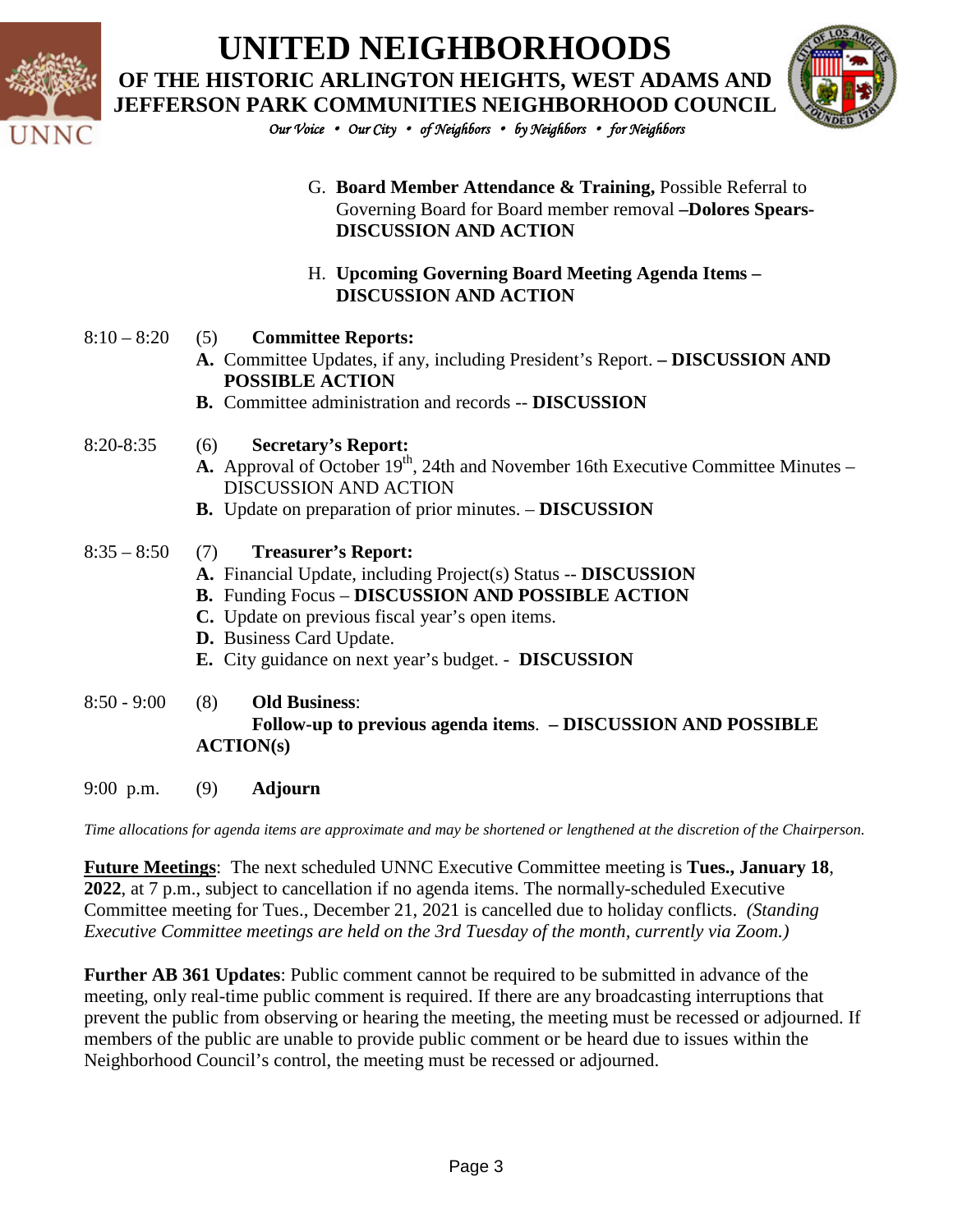

### *Our Voice* • *Our City* • *of Neighbors* • *by Neighbors* • *for Neighbors*  **UNITED NEIGHBORHOODS OF THE HISTORIC ARLINGTON HEIGHTS, WEST ADAMS AND JEFFERSON PARK COMMUNITIES NEIGHBORHOOD COUNCIL**



Comments from the public on agenda items will be heard only when the respective item is being considered. Comments from the public on other matters not appearing on the agenda that are within the Board's jurisdiction will be heard during the General Public Comment period. Please note that under the Brown Act, the Board is prevented from acting on a matter that you bring to its attention during the General Public Comment period; however, the issue raised by a member of the public may become the subject of a future Board meeting. Public comment is limited to 1 minute per speaker, unless waived by the presiding officer of the Board.

The agendas for the UNNC meetings are normally posted for public review at some locations that are currently closed due to the COVID-19 crisis. However, this agenda is posted at the following location: South Seas House, 2301 West 24<sup>th</sup> Street, Los Angeles 90018. The agenda is also posted as usual at the UNNC's official website at [www.UNNC.org.](http://www.unnc.org/)where you can also sign up to be notified of future meetings and events. Stakeholders may also subscribe to the City of Los Angeles Early Notification System (ENS), through the City's website at [https://www.lacity.org/government/subscribe](https://www.lacity.org/government/subscribe-agendasnotifications/subscribe-other-meetings-agendas-and-documents)[agendasnotifications/subscribe-other-meetings-agendas-and-documents,](https://www.lacity.org/government/subscribe-agendasnotifications/subscribe-other-meetings-agendas-and-documents) to receive notices for UNNC meetings (and other government entities). For more information, you may also contact the President of UNNC, at [president@UNNC.org](mailto:president@UNNC.org) or at 323-731-8686.

#### **Telecommunication Relay Services**

Telephone communication is one of the most important forms of communication in society today. Due to advancements in technology, telephone devices have evolved with new services and capabilities. Individuals who are deaf and hard of hearing, and individuals with a speech disability are following these trends and are rapidly migrating to more advanced telecommunications methods, both for peer-topeer and third-party telecommunications relay service (TRS) communications.

Telecommunications Relay Service is a telephone service that allows persons with hearing or speech disabilities to place and receive telephone calls. TRS is available in all 50 states, the District of Columbia, Puerto Rico and the U.S. territories for local and/or long distance calls. TRS providers generally telephone companies - are compensated for the costs of providing TRS from either a state or a federal fund. There is no cost to the TRS user. What forms of TRS are available? There are several forms of TRS, depending on the particular needs of the user and the equipment available: TRS includes: Text to Voice TIY-Based TRS; Speech-to-Speech Relay Service; Shared Non-English Language Relay Service; Captioned Telephone Relay Service; Internet Protocol Relay Service; and Video Relay Service.

Please visit this site for detail descriptions: <https://www.fcc.gov/consumers/guides/telecommunications-relay-service-trs>

Don't hang up! Some people hang up on TRS calls because they think the CA is a telemarketer. If you hear, "Hello. This is the relay service ... " when you pick up the phone, please don't hang up! You are about to talk, through a TRS provider, to a person who is deaf, hard-of-hearing, or has a speech disability.

Telecommunications Relay Service is a telephone service that allows persons with hearing or speech disabilities to place and receive telephone calls. If you have limitations hearing or speaking a speciallytrained Communications Assistant (CA) can relay telephone conversations for all of your calls. In